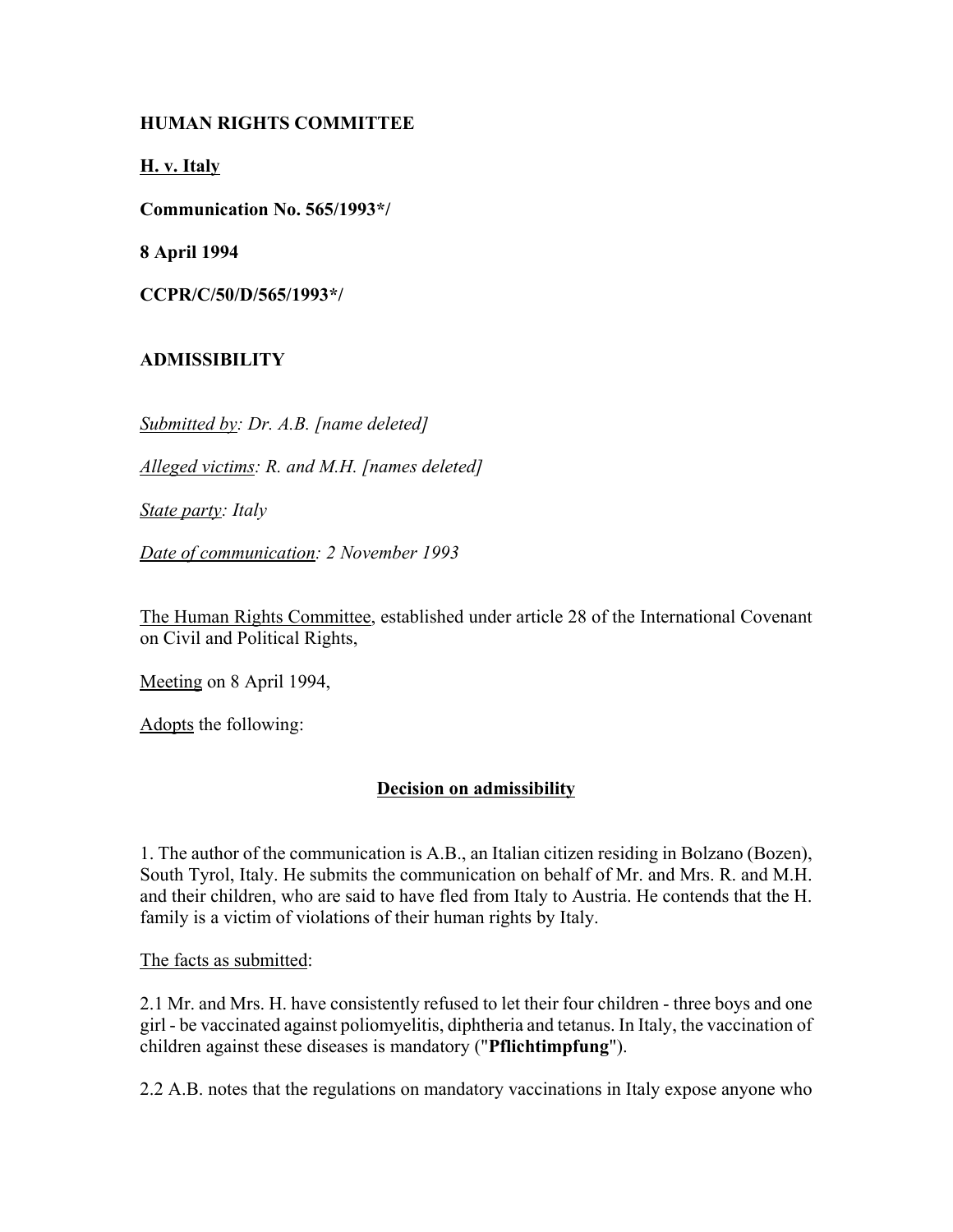refuses to have his or her children vaccinated to possible sanctions. Possible sanctions include the withdrawal of parental rights with regard to the children's health care and nonacceptance of children by schools, nurseries or other institutions.

2.3 The author contends that traces of formaldehyde and mercury can be found in the vaccines against poliomyelitis, diphtheria or tetanus, substances which are deemed to be dangerous and whose administration through vaccination is said not to be medically justifiable today.

2.4 A.B. further observes that, in the case of the children of Mr. and Mrs. H., several doctors have advised against vaccinations as "too dangerous"; no substantiation in support of this allegation has, however, been provided. All four children were allegedly excluded from their schools or not admitted to other schools. Local and municipal authorities have instituted legal proceedings against the parents, with a view to forcing them to vaccinate their children.

2.5 On 19 October 1993, the Juvenile Court of Trento (Trient) decided, for the second time, to suspend the parents' parental authority and to require the municipal doctor ("**Amtsarzt**") to carry out the vaccinations within 14 days, if necessary forcibly. It is submitted, without further explanation, that Mr. and Mrs. H. have no further possibility of appeal against the judgement of 19 October 1993.

2.6 Finally, A.B. argues that the H. family has had to carry a heavy financial burden as a result of the judicial proceedings instituted by the local authorities. They have had to pay approximately 15,000,000 Lire (approximately 60,000 FF) for legal fees and some 2,000,000 Lire (approximately 8,000 FF) for medical checks on the children ordered by the courts.

## The complaint:

3.1 A.B. submits that mandatory or forced vaccinations, based on regulations that have remained virtually unchanged since 1934, constitute a violation of the human rights of the H. family. Furthermore, mandatory vaccinations are said to discriminate against those children whose parents refuse to have them vaccinated. Although the author does not invoke any particular provision of the Covenant, it transpires from his submission that he alleges violations of articles 14, 17 and 26.

3.2 A.B. requests the immediate intervention of the Human Rights Committee with the authorities of the State party, with a view to protecting the rights of the H. family.

## Issues and proceedings before the Committee:

4.1 Before considering any claim contained in a communication, the Human Rights Committee must, in accordance with rule 87 of its rules of procedure, decide whether or not it is admissible under the Optional Protocol to the Covenant.

4.2 The Committee begins by noting that A.B has not provided any proof that he is authorized to act on behalf of Mr. and Mrs. H. and their children. In the absence of a power